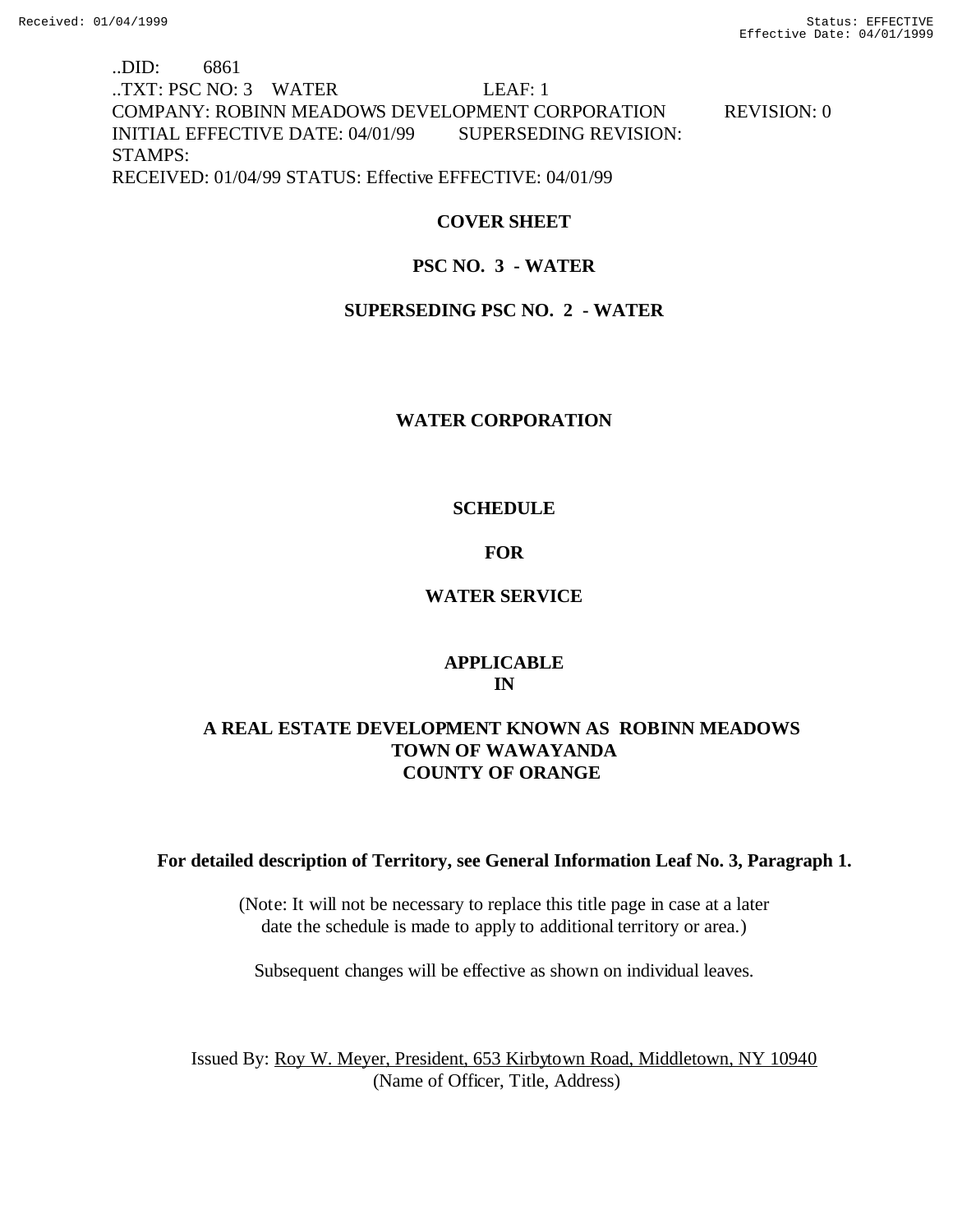..DID: 6855 ..TXT: PSC NO: 3 WATER LEAF: 2 COMPANY: ROBINN MEADOWS DEVELOPMENT CORPORATION REVISION: 0 INITIAL EFFECTIVE DATE: 04/01/99 SUPERSEDING REVISION: STAMPS: RECEIVED: 01/04/99 STATUS: Effective EFFECTIVE: 04/01/99 RECEIVED: STATUS: EFFECTIVE:

### **TABLE OF CONTENTS**

|                                                                              | <b>GENERAL INFORMATION</b>                                     | <b>LEAF NO.</b> |
|------------------------------------------------------------------------------|----------------------------------------------------------------|-----------------|
| 1.                                                                           | Territory                                                      | 3               |
| 2.                                                                           | Application for Water Service                                  | 3               |
| 3.                                                                           | Deposits - Security                                            | 3               |
| 4.                                                                           | Deposits - Interest                                            | 4               |
| 5.                                                                           | Deposits - Return                                              | 4               |
| 6.                                                                           | Deposits - Other                                               | $\overline{4}$  |
| 7.                                                                           | <b>General Rules</b>                                           | $5 - 6$         |
| 8.                                                                           | Metered Service                                                | $6 - 7$         |
| 9.                                                                           | <b>Unmetered Service</b>                                       | 7               |
|                                                                              | 10. Extension of Mains                                         | $\tau$          |
|                                                                              | 11. Discontinuance of Service - Non-payment                    | $7 - 8$         |
|                                                                              | 12. Discontinuance of Service - Other                          | $8 - 9$         |
|                                                                              | 13. Discontinuance of Residential Service - Special Procedures | 9               |
|                                                                              | 14. Deferred Payment Agreements                                | 9               |
|                                                                              | 15. Complaint Handling Procedures                              | 10              |
|                                                                              | 16. Restoration of Service                                     | $10 - 11$       |
|                                                                              | 17. Interest on Customer Overpayments                          | 11              |
|                                                                              | 18. Regulation                                                 | 11              |
|                                                                              | <b>RATES</b><br>Service Classification No. 1                   | 12              |
| Issued By: Roy W. Meyer, President, 653 Kirbytown Road, Middletown, NY 10940 |                                                                |                 |

(Name of Officer, Title, Address)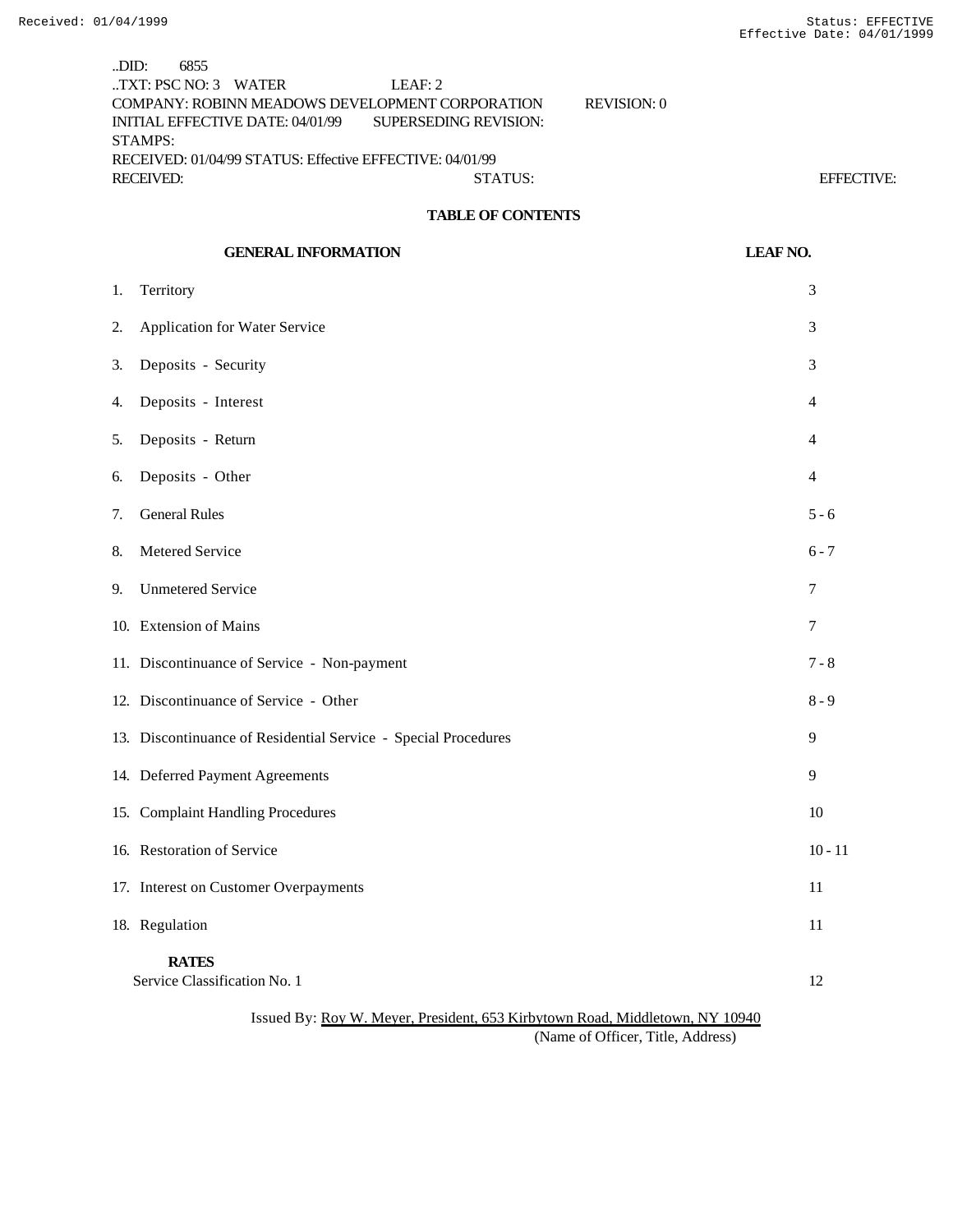..DID: 6856 ..TXT: PSC NO: 3 WATER LEAF: 3 COMPANY: ROBINN MEADOWS DEVELOPMENT CORPORATION REVISION: 0 INITIAL EFFECTIVE DATE: 04/01/99 SUPERSEDING REVISION: STAMPS: RECEIVED: 01/04/99 STATUS: Effective EFFECTIVE: 04/01/99

#### **GENERAL INFORMATION**

1. Territory (County, Town, Development, Streets, etc.)

 A REAL ESTATE DEVELOPMENT KNOWN AS ROBINN MEADOWS TOWN OF WAWAYANDA COUNTY OF ORANGE

- 2. Application for Water Service
	- A. Written application for service may be required.
	- B. A separate application may be required for each premises.
	- C. Premises may be subject to inspection by the company.
	- D.Applications need not be accepted from customers with charges due on any water accounts with the company. The company must accept an application if the customer enters into a deferred payment agreement.

E.Service pipe installations are subject to comp any approval.

- 3. Deposits Security
	- A.As a condition of receiving service, the company may require a deposit from customers that are delinquent (having a bill remaining unpaid 23 days from the date mailed), seasonal, short term or temporary or who have had service terminated for non-payment during the preceding 6 months. In addition, a deposit may also be required from a nonresidential customer whose credit has not been established with the company. A delinquent customer shall be provided with a written notice 20 days before the deposit is assessed which states that failure to make timely payments will permit the company to require a deposit from such customer.
	- B.Deposits from applicants and customers may not exceed two times the estimated average monthly bill for a calendar year, except in the case of customers whose usage varies widely where deposits may not exceed twice the average monthly bill for the peak season.
	- C.The company shall perform an annual review of the billing history of every customer who has a deposit with the company to assure that a deposit is still required under (3A) above and that the amount of the deposit conforms with (3B) above. The company reserves the right to review the deposit at any time. If a review shows that the deposit held falls short of the amount the company may require by 25 percent or more, the company may require the payment of an additional amount. If a review shows that the deposit held exceeds the amount required by 25 percent or more, the company shall refund the excess to the customer. The customer may request a downward revision of the deposit.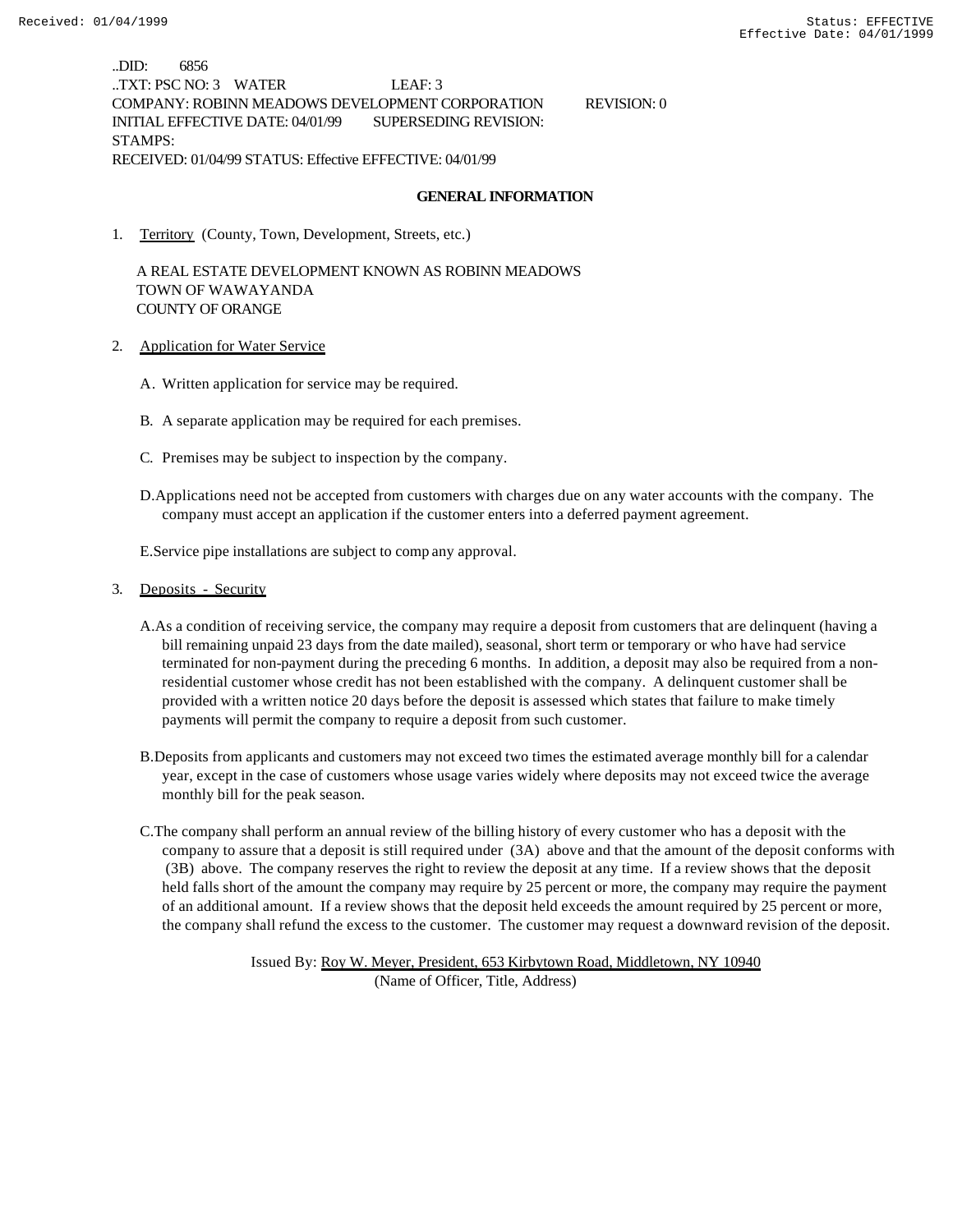..DID: 6857 ..TXT: PSC NO: 3 WATER LEAF: 4 COMPANY: ROBINN MEADOWS DEVELOPMENT CORPORATION REVISION: 0 INITIAL EFFECTIVE DATE: 04/01/99 SUPERSEDING REVISION: STAMPS: RECEIVED: 01/04/99 STATUS: Effective EFFECTIVE: 04/01/99

#### **GENERAL INFORMATION**

#### 4. Deposits - Interest

Every deposit shall earn simple interest at the rate per annum prescribed by the Public Service Commission. The interest must be paid to customers when the deposit is returned. If the deposit has been held for 12 consecutive months or more, the interest must be credited to the customer no later than the first bill rendered after the next succeeding first day of October and at the end of each succeeding 12 month period.

#### 5. Deposits - Return

- A.The company shall return to a customer a deposit or portion of a deposit and all interest thereon no more than 30 days after:
	- (1) the day the account is closed and all bills are paid; or
	- (2)the date of the first bill for service rendered after a 12 month period during which time the customer was not delinquent, provided there is no other basis for the company to request a deposit; or
	- (3)a review of the deposit shows that a reduction of the deposit is warranted.
- B.A deposit or portion of a deposit plus interest thereon that is subject to return may be credited to the customer's account in the amount of any outstanding charges. If any balance remains, a refund check shall be issued.
- 6. Deposits Other
	- A.In the event that the applicant desires service for a trailer or other non-permanent structure, he shall deposit with the company all costs of the connection of such service. Said deposit shall bear simple interest as required above and shall be refunded at the end of 10 years, or sooner in the event that a permanent structure for such service connection is completed.
	- B.The company may also require deposits from customers to guarantee future payments as set forth in lawn sprinkler, main extension, or other forms of contracts which are in a form approved by the Public Service Commission. The interest rates for these deposits will be the same as the interest rates for security deposits and such interest will be credited to the customer as prescribed by Commission rules.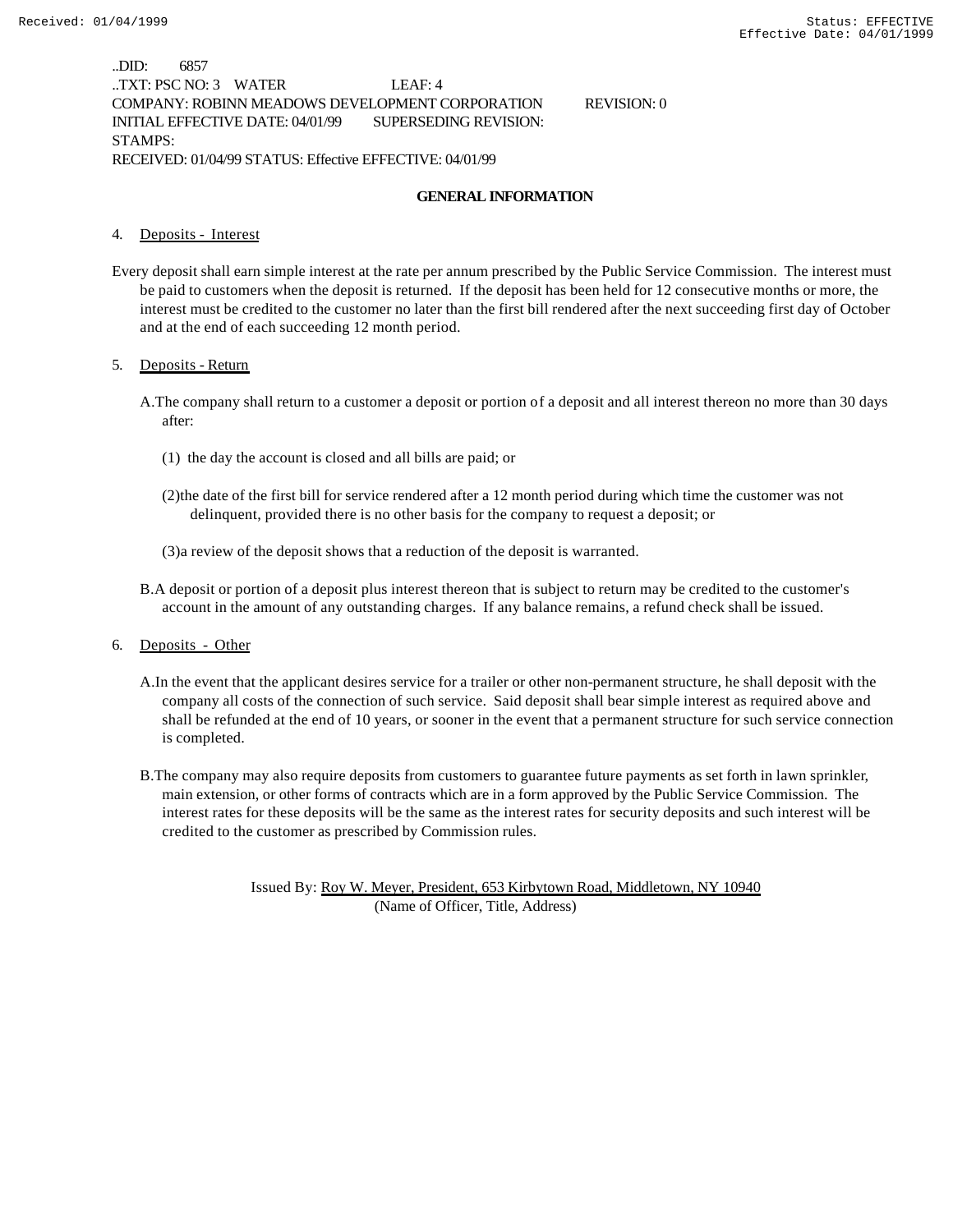..DID: 6858 ..TXT: PSC NO: 3 WATER LEAF: 5 COMPANY: ROBINN MEADOWS DEVELOPMENT CORPORATION REVISION: 0 INITIAL EFFECTIVE DATE: 04/01/99 SUPERSEDING REVISION: STAMPS: RECEIVED: 01/04/99 STATUS: Effective EFFECTIVE: 04/01/99

# **GENERAL INFORMATION**

#### 7. General Rules

- A.Customers must provide 10 days' written notice prior to the date on which termination of service is requested or prior to a change of occupancy, until which date the customer will be responsible for payment of service.
	- B.Fire hydrants shall not be used without the written permission of the company or unless in conformance with filed fire protection tariff provisions.
	- C.The company will not be liable for damage resulting from the presence of its facilities, supply, or use of water service, except damage resulting from gross negligence of the company.
	- D.The company may shut off water in its mains to make repairs and extensions. Where possible, proper advance notice will be made to customers affected.
	- E.The use of water for sprinkling, swimming pools, or other less essential uses may be restricted or prohibited where such use may unreasonably reduce the adequacy of service for other domestic purposes.
	- F.There must be a separate service for each premises.

G.Installation of service pipes and mains will not normally be made when the ground is frozen.

H.The customer is responsible for service pipes and plumbing within the property line. Any plumbing work done on the customer's service pipe is subject to approval by the company. No underground work shall be covered up until it has been inspected and approved by the company.

I.All leaks on customer premises or the customer portion of the service pipe must be repaired as soon as possible.

- J.All mains, services (up to the property line) and other water system facilities will be maintained and replaced by the company.
- K.The company will supply water in the distribution system at pressures between 20 and 100 pounds per square inch (psi) and will strive, where practicable, to maintain a normal working pressure of 60 psi with a minimum of 35 psi. If the company makes changes to its system which cause the pressure to increase to over 100 psi to existing customers, the company will be responsible for the first installation of the necessary equipment in the customer's premises. From that point on the equipment will be considered part of the customer's internal plumbing and the customer will be responsible for its maintenance or replacement. If a water pressure reducing valve, in the customer's or applicant's opinion, is necessary or desired to safeguard the plumbing, it is the customer's or applicant's responsibility to purchase, install and maintain this equipment. Where a pressure reducing valve is used it is also advisable to install a suitable pressure relief valve. All installations will comply with the local building codes and standards and are considered a part of the customer's internal plumbing.

Issued By: Roy W. Meyer,

President, 653 Kirbytown Road, Middletown, NY 10940 (Name of Officer, Title, Address)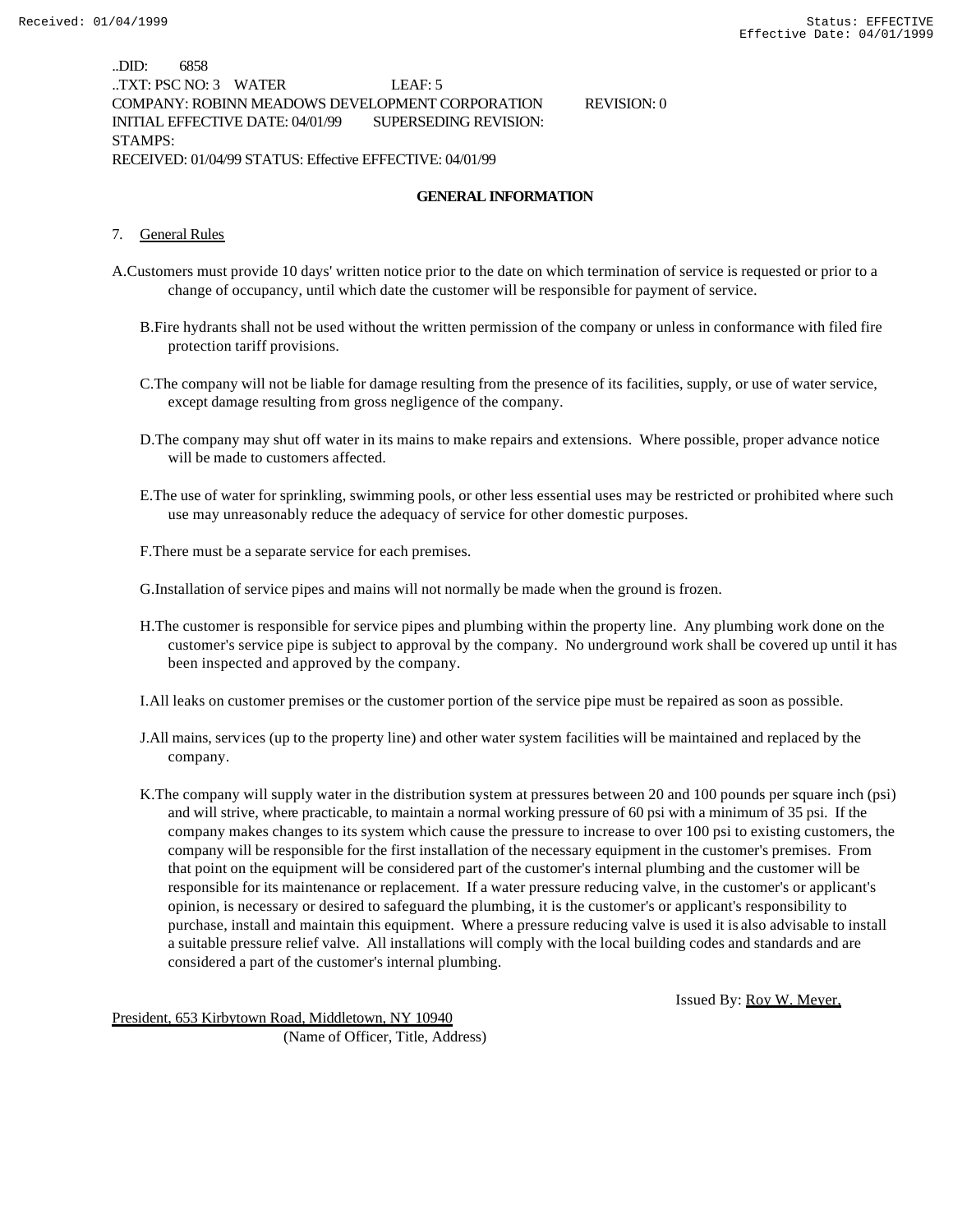..DID: 6859 ..TXT: PSC NO: 3 WATER LEAF: 6 COMPANY: ROBINN MEADOWS DEVELOPMENT CORPORATION REVISION: 0 INITIAL EFFECTIVE DATE: 04/01/99 SUPERSEDING REVISION: STAMPS: RECEIVED: 01/04/99 STATUS: Effective EFFECTIVE: 04/01/99

#### **GENERAL INFORMATION**

- L.Where an applicant is seeking service at an elevation or gradient which could not otherwise be adequately serviced by existing plant, the company will require that the applicant bear the additional cost of providing such extraordinary service, or in the alternative, require the applicant to purchase, install and maintain the necessary special equipment, such as a hydro-pneumatic system, needed to serve the premises. The installation of a hydro-pneumatic system as part of the customer's internal plumbing may be subject to approval of the Health Department and should comply with local building codes and standards.
- M.Cross connections to water sources other than the company's or with other facilities are strictly prohibited. Customers must, at their expense, install and maintain such backflow prevention devices as may be required by the company in accordance with good water works practice or applicable laws or regulations.
- N.Customers must permit company representatives to enter their premises on reasonable request for purposes relating to the operation and maintenance of the company's system, including inspection of the customer's and the company's facilities, installation, reading, testing, replacement and removal of meters, and terminating and restoring service.
- O.No person shall maliciously, willfully or negligently break, damage, destroy, uncover, deface, block access to or tamper with any pipe, valve, meter, structure, appurtenance or equipment which is a part of the water works system.
- 8. Metered Service (if applicable and provided for in Service Class No. 1 or Nos. )

A.A meter of a type approved by the Commission is required for each premises.

- B.The company will furnish, install, and maintain the meter. Unless the meter register is set at zero, the company shall attach a tag with the date and meter dial reading at the time of installation.
- C.The customer will provide a location for the meter acceptable to the company and will be responsible for the cost of repairing damage resulting from human interference, frost, backflow of hot water, or other such causes.
- D.Where the company agrees it is necessary to set a meter outside the building, it shall be installed at the expense of the customer in a pit acceptable to the company which is both water-tight and frostproof. The cover of the pit shall be fastened with a convenient locking device. Where the distance from the property line to the front wall of the building is greater than 75 feet, the company may require that the meter be set in a pit at or near the property line. If the pit is to be installed on property not owned or controlled by the customer, written consent of the owner of the property shall be obtained prior to the installation.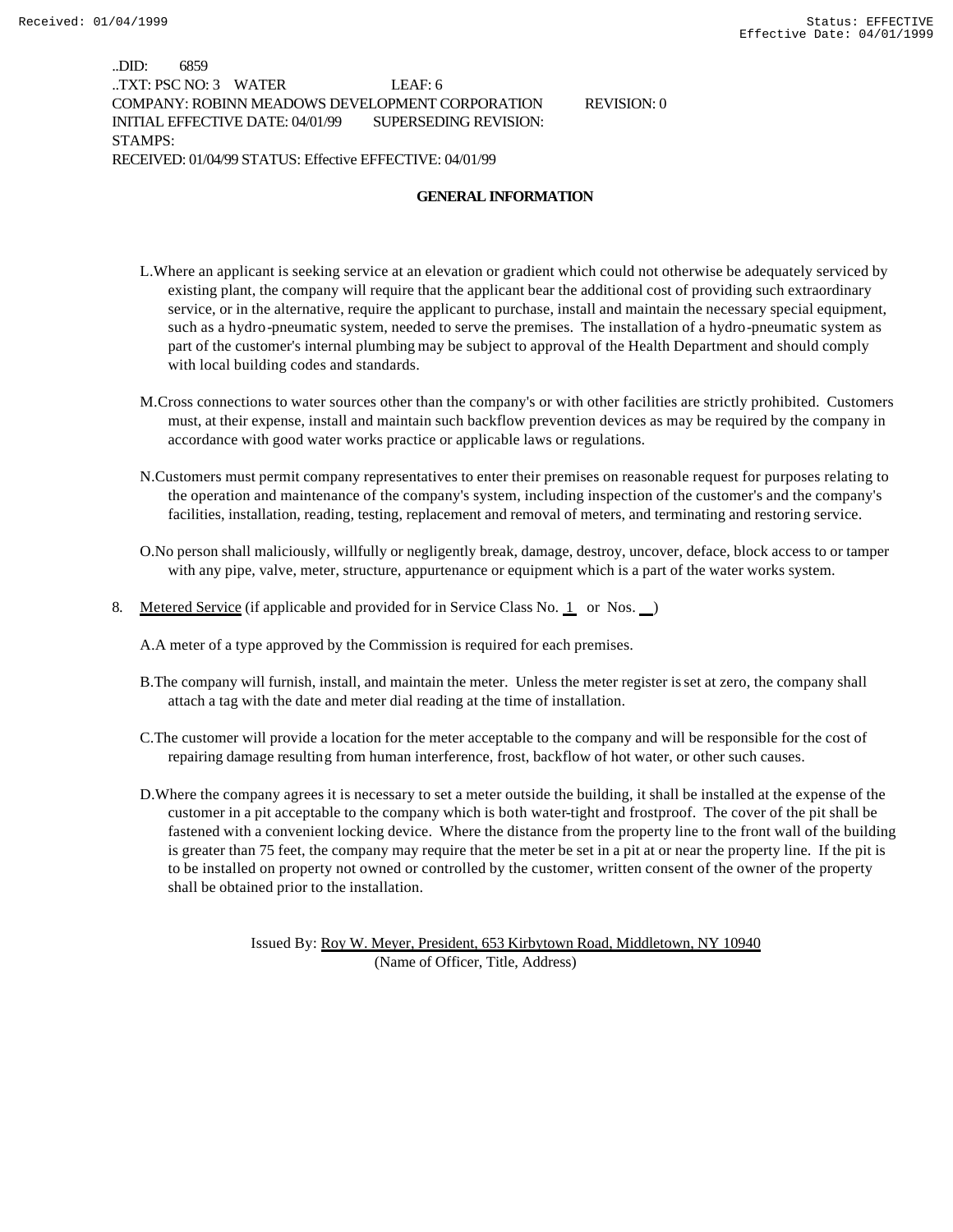..DID: 6862 ..TXT: PSC NO: 3 WATER LEAF: 7 COMPANY: ROBINN MEADOWS DEVELOPMENT CORPORATION REVISION: 0 INITIAL EFFECTIVE DATE: 04/01/99 SUPERSEDING REVISION: STAMPS: RECEIVED: 01/04/99 STATUS: Effective EFFECTIVE: 04/01/99

#### **GENERAL INFORMATION**

E.The company reserves the right to remove, test, and replace the meter.

- F.The company shall afford the customer an opportunity to verify the final reading of any water meter removed from the premises and obtain the customer's signature on a meter removal card which shows the date removed and the reading.
- G.Meters will be tested in conformance with rules of the Public Service Commission. In the case of a disputed account involving the accuracy of the meter, the company will have the meter tested upon the request of the customer. Should the customer request to have a second meter test within 1 year, the customer will be responsible for the actual cost incurred to have the meter tested including the cost to remove the meter, payable in advance to the company. This fee will be refunded if the meter's final weighted average is found to register in excess of 100 percent. Adjustments in bills for over-registration of the meter will be made in accordance with the current rules of the Public Service Commission.

H.Bills will show meter readings and the dates read.

I.Bills will be reasonably estimated where a meter has been inaccessible and will be so indicated on the bill.

J.Where a meter has ceased to register or its percentage of accuracy cannot be determined, an estimated bill for the current period may be rendered. For all other periods the bill shall be the minimum applicable charge.

9. Unmetered Service (if applicable and provided for in Service Class No. \_ or Nos. )

All applicable provisions of this tariff shall apply.

10. Extension of Mains

Mains will be extended in conformance with Commission Rules and Regulations found in 16 NYCRR, Part 501.

#### 11. Discontinuance of Service - Non-Payment

 Service may be discontinued under the following provisions: for non-payment of any amount due for water supplied, for failure to make any payment due under a deferred payment agreement or for meter repairs (see Section 8C), for failure to post a required deposit or for failure to pay any fee or charge accruing under the contract or tariff.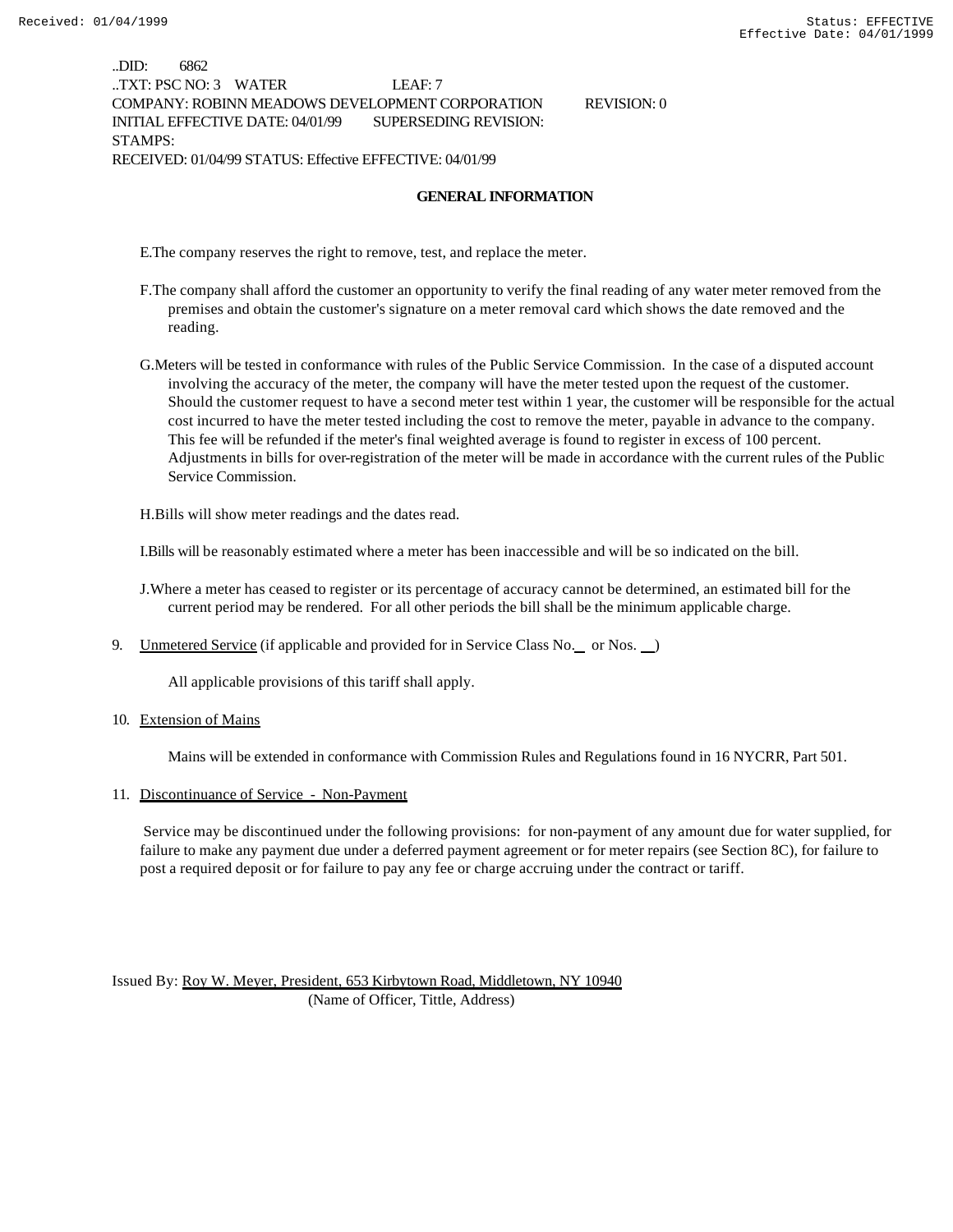..DID: 6863 ..TXT: PSC NO: 3 WATER LEAF: 8 COMPANY: ROBINN MEADOWS DEVELOPMENT CORPORATION REVISION: 0 INITIAL EFFECTIVE DATE: 04/01/99 SUPERSEDING REVISION: STAMPS: RECEIVED: 01/04/99 STATUS: Effective EFFECTIVE: 04/01/99

#### **GENERAL INFORMATION**

- A.A bill not paid within 23 days of mailing is considered delinquent, and the company may discontinue service after complying with 16 NYCRR, Part 533 which requires: (1) 15 days written notice if served personally, or (2) 15 days after a registered letter containing such notice has been signed or refused, or (3) 18 days after mailing written notice in a post-paid wrapper. Service will not be re-established until payment of all proper arrears, charges and deposits is made or a deferred payment agreement is entered into. Receipt of a subsequently dishonored negotiable instrument in response to a notice of discontinuance shall not constitute payment of the customer's account and the company shall not be required to issue additional notice prior to discontinuance. There will be a charge for processing all returned checks equal to the bank charge plus a handling fee of \$5.00 (not to exceed the maximum allowed by section 5-328 of General Obligations Law).
- B.The company will not discontinue service to residential premises for non-payment of bills on a Friday, Saturday, Sunday, public holiday (as defined in General Construction Law), or on a day on which the utility's main office is closed. Discontinuance can only take place from Monday to Thursday between the hours of 8 a.m. and 4 p.m.
- C.The company will not discontinue service for non-payment of bills to any person or entity receiving public assistance if the payment for such service is to be paid directly by the Department of Social Services or by the local Social Services representatives.
- 12. Discontinuance of Service Other
	- A.Service rendered under any application, contract or agreement may be discontinued by the company after reasonable notice for any of the following reasons:
		- (1)For willful or indifferent waste of water due to any cause or for non-authorized use of water.
		- (2)For failure to protect from damage the meter and connection, or for failure to protect and maintain the service pipe or fixtures on the property of the customer in a condition satisfactory to the company.
		- (3)For tampering with any meter, connections, service pipe, curb cock, seal or any other appliance of the company controlling or regulating the customer's water supply.
		- (4)For failure to provide the company's employees reasonable access to the premises supplied, or for obstructing the way of ingress to the meter or any other appliances controlling or regulating the customer's water supply.
		- (5)In case of vacancy of the premises.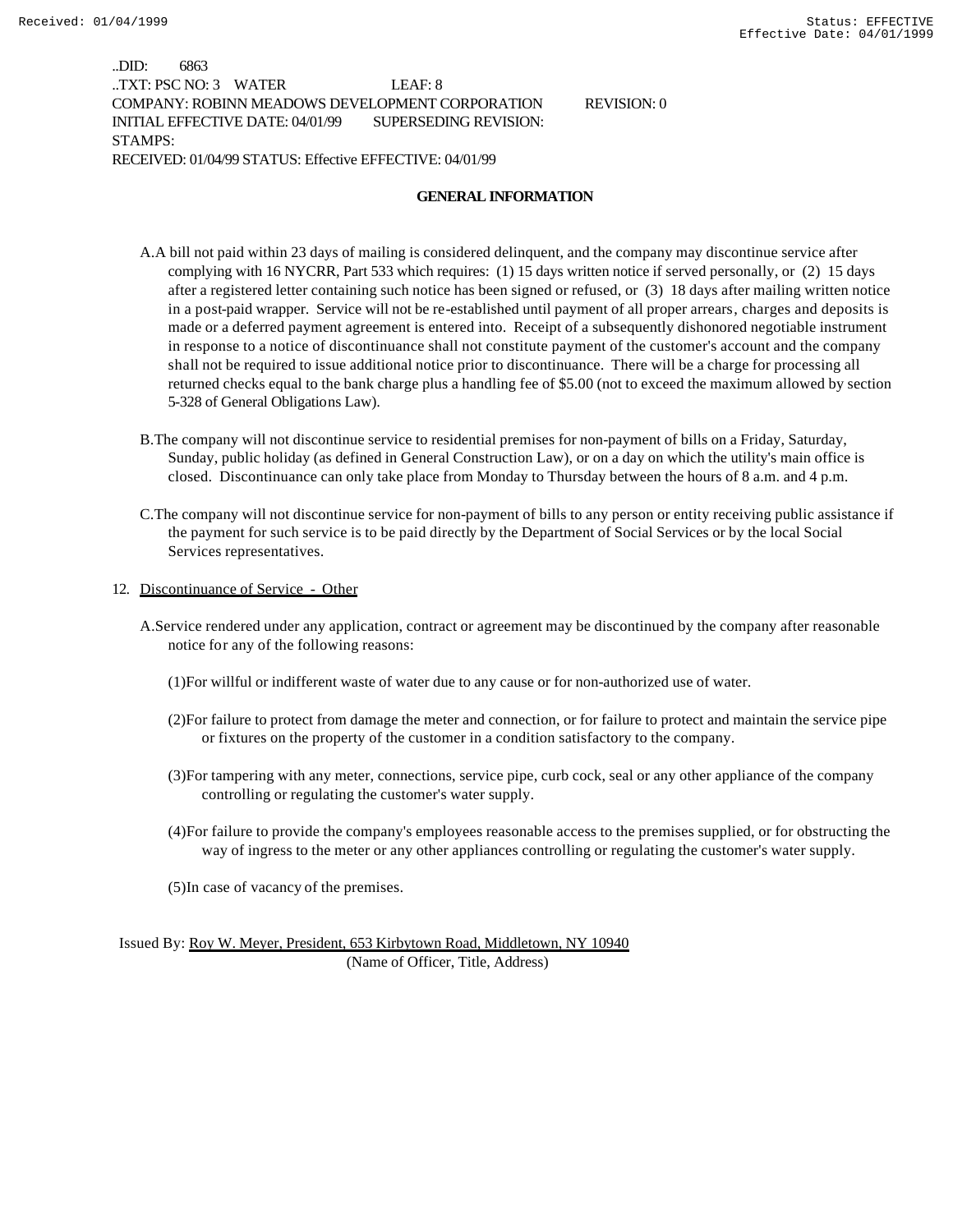..DID: 6864 ..TXT: PSC NO: 3 WATER LEAF: 9 COMPANY: ROBINN MEADOWS DEVELOPMENT CORPORATION REVISION: 0 INITIAL EFFECTIVE DATE: 04/01/99 SUPERSEDING REVISION: STAMPS: RECEIVED: 01/04/99 STATUS: Effective EFFECTIVE: 04/01/99

#### **GENERAL INFORMATION**

(6)For cross connections.

(7)For submetering or reselling water.

(8)For non-compliance with water usage restrictions.

- (9)For violation of any rule or regulation of the company as filed with the Public Service Commission, provided such violation affects the reliability or integrity of the water system.
- B.Written notice of discontinuance of service shall contain the information required by 16 NYCRR Section 533.3 and will be given except in those instances where a public health hazard exists.
- C.The company may, at any time, temporarily discontinue water service in case of accident, or for the purpose of making connections, alterations, repairs, changes, etc.
- D.Except as stated in the preceding paragraph, or in the case of a violation that threatens the integrity of the water system, the company shall not discontinue service to any customer on a Friday, Saturday, Sunday, Public Holiday or on a day when the company is not open for business. Public Holiday shall refer to those holidays defined in the General Construction Law.

#### 13.Discontinuance of Residential Service - Special Procedures

 If termination of service would result in serious impairment to health and safety, the company must delay the termination of service or, if service has already been terminated, must restore service, for thirty days under the following conditions:

- A. all occupants are either blind, disabled, 62 years of age or older or 18 years of age or under;
- B. a medical emergency exists; or
- C. if heating would be affected between November 1 and April 1.

 It is the customer's responsibility to notify the company that such conditions exist and to provide any required documentation. The company may require that the customer make appropriate arrangements to pay any arrears as well as pay current bills.

#### 14. Deferred Payment Agreements

 In addition to those circumstances in Section 13, the company will consider granting customers reasonable payment terms in cases where a customer is threatened with termination of service, or where the company has issued a backbill to a customer. Any such agreement may require the customer to make a reasonable down payment, and to pay current bills when issued.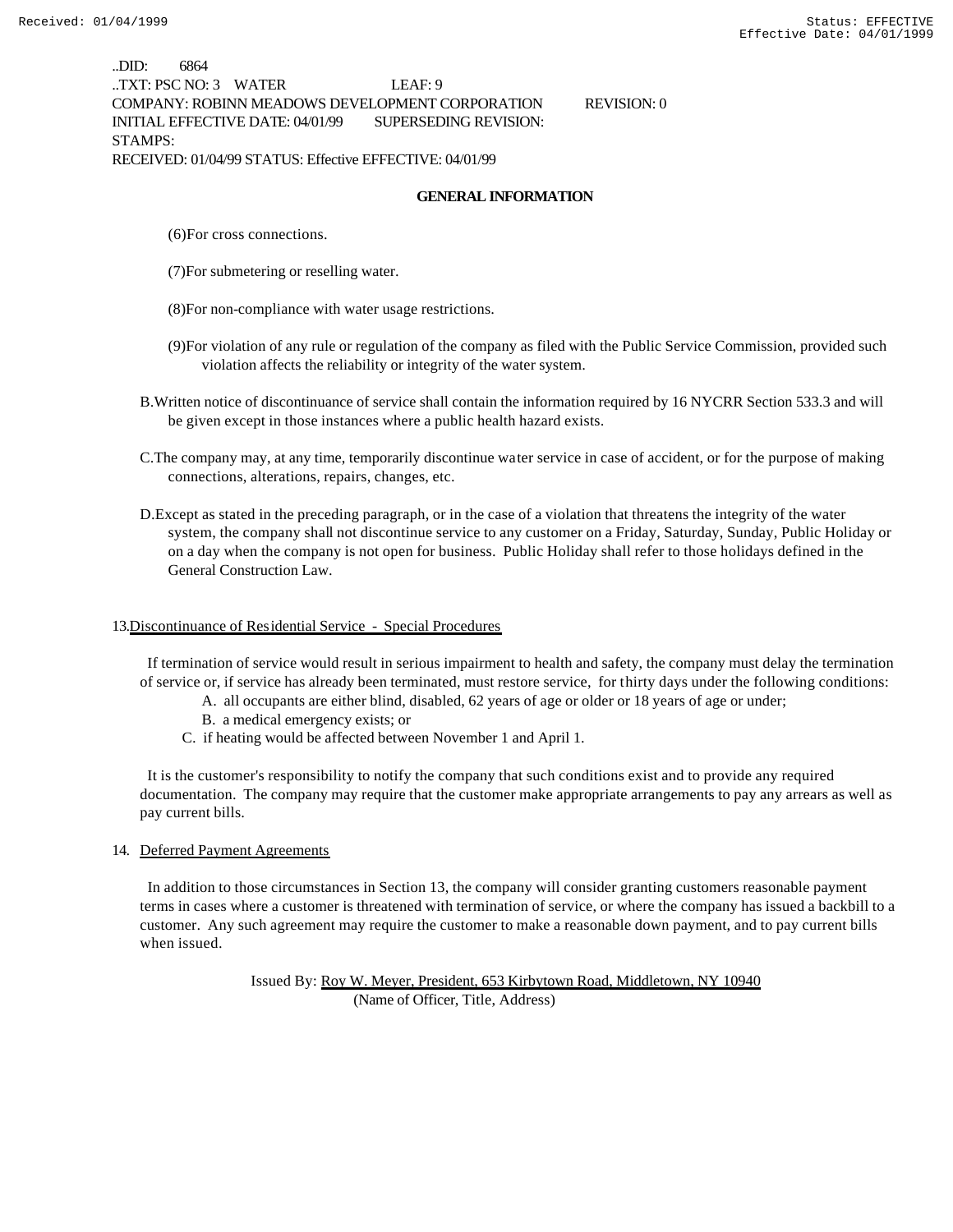..DID: 6865 ..TXT: PSC NO: 3 WATER LEAF: 10 COMPANY: ROBINN MEADOWS DEVELOPMENT CORPORATION REVISION: 0 INITIAL EFFECTIVE DATE: 04/01/99 SUPERSEDING REVISION: STAMPS: RECEIVED: 01/04/99 STATUS: Effective EFFECTIVE: 04/01/99

#### **GENERAL INFORMATION**

15.Complaint Handling Procedures

- A.The company will promptly investigate and evaluate all complaints received from customers regarding bills for service rendered or required deposits. The results of the company's findings will be reported to the customer. During the period of investigation and evaluation, service will not be discontinued, nor shall a new notice of termination be issued, provided, however, that the customer will be required to pay the undisputed portion of any balance due, which may include bills for current usage.
- B.After the completion of such an investigation, if the company determines that the disputed service has been rendered, or that the disputed charge or deposit is proper in whole or in part, the company may require that the full bill or deposit be paid. Appropriate notices of the determination shall be given to the customer, and where notice of discontinuance of service was previously sent, or is served with the determination, such notice shall include a statement advising the customer of the availability of the Commission's complaint handling procedures, including the address and telephone number of the Department's Consumer Services Division. Where prior notice of discontinuance was sent, company procedure provides for discontinuance of service if customer fails to pay the proper amount due and owing within 5 days after notice of the company determination was served personally on the customer or at least 8 days after mailing of the notice. Under no circumstances will discontinuance of service occur if so precluded by the Commission.
- C.In situations where the complaint procedures of the Commission have been invoked and it is determined that the disputed service has been rendered or that the disputed charge or deposit is proper and prior notice of discontinuance was sent, a customer's service will not be discontinued for failure to pay the amount found due and owing until at least 5 days after notice of the Commission's determination, where personal service is made, or at least 8 days after mailing of such a notice.

#### 16. Restoration of Service

 A charge will be made to restore service after discontinuance at the customers's request, for non-payment or for violation of these rules.

 This charge will be \$50.00 during normal business hours (8:00 a.m. to 4:00 p.m., Monday through Friday), \$75.00 outside of normal business hours Monday through Friday and \$100.00 on weekends or public holidays. The holidays for which the \$100.00 charge will apply are as follows:

New Year's Day Labor Day Dr. Martin Luther King, Jr. Day Columbus Day Lincoln's Birthday Veteran's Day Washington's Birthday Thanksgiving Day Memorial Day Christmas Day Independence Day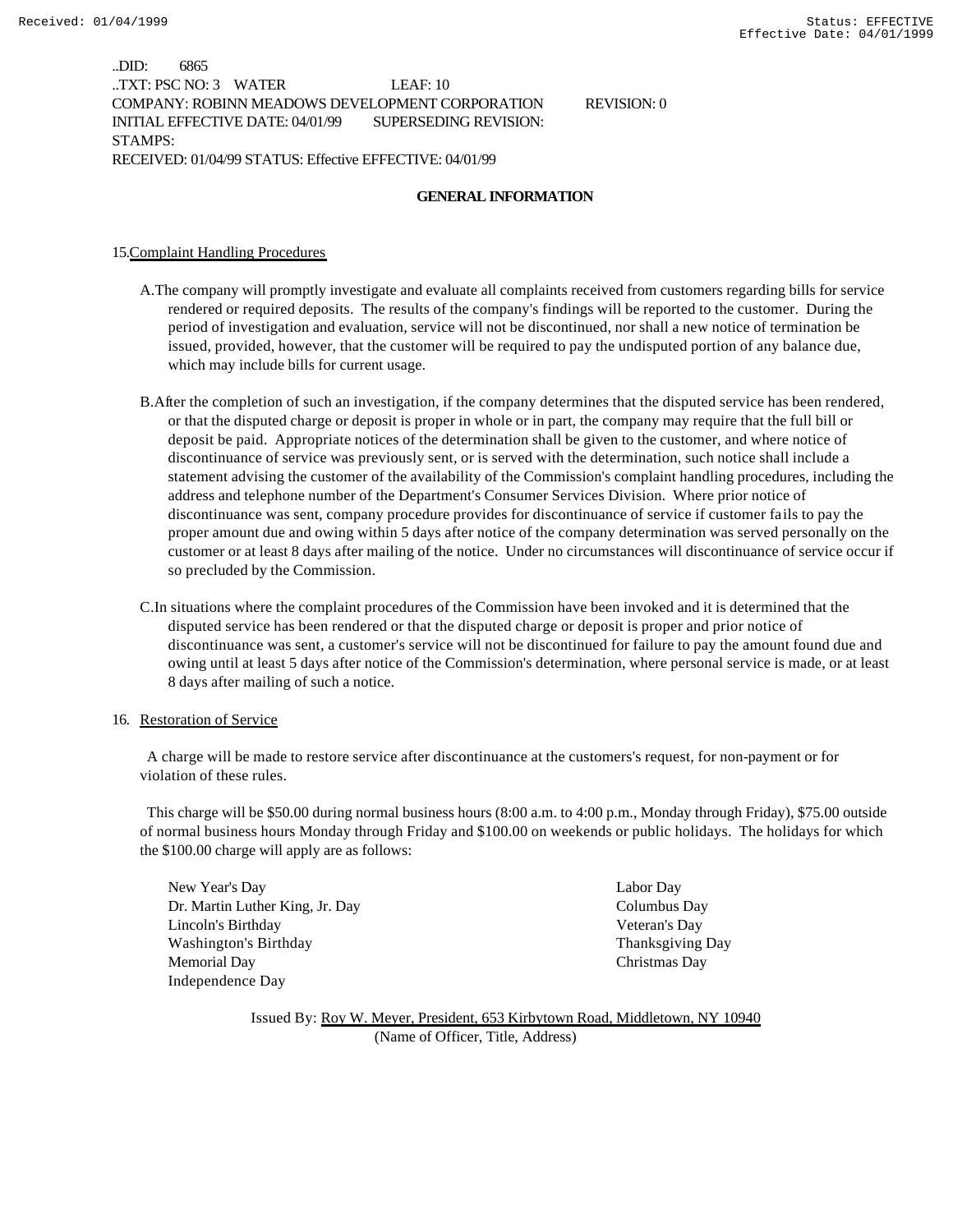### ..DID: 6866 ..TXT: PSC NO: 3 WATER LEAF: 11 COMPANY: ROBINN MEADOWS DEVELOPMENT CORPORATION REVISION: 0 INITIAL EFFECTIVE DATE: 04/01/99 SUPERSEDING REVISION: STAMPS: RECEIVED: 01/04/99 STATUS: Effective EFFECTIVE: 04/01/99

### **GENERAL INFORMATION**

In a case where service is being restored after discontinuance for non-payment, the company may require full payment of all arrears as well as the restoration of service charge. If the company and the customer have entered into some form of payment agreement, the agreed upon down payment may be required before service will be restored.

If it becomes necessary to disconnect service at the main because of willful acts of a customer, the service restoration charge will include the actual costs incurred by the company to disconnect and reconnect the service.

### 17. Interest on Customer Overpayments

The company will provide interest on a customer overpayment as follows:

- A. A customer overpayment is defined as payment by the customer to the company in excess of the correct charge for water service supplied to the customer which was caused by erroneous billing by the utility.
- B. The rate of interest on such amounts shall be the greater of the unadjusted customer deposit rate or the applicable late payment rate, if any, for the service classification under which the customer was billed. Interest shall be paid from the date when the customer overpayment was made, adjusted for any changes in the deposit rate or late payment rate, and compounded monthly, until the date when the overpayment was refunded.
- C. The company will not pay interest on customer overpayments that are refunded within 30 days after such overpayment is received by the company.

### 18. Regulation

 All matters, rules and other situations concerning the rendering of water service which are not specifically covered herein or in a provision of the New York State Codes, Rules and Regulations and which are subject to the jurisdiction of the Public Service Commission, and for which a customer and the company cannot agree as to an equitable and fair solution will be referred to said Commission to be resolved. Either the customer or the company may request that a rule or provision of this tariff be changed for a particular situation.